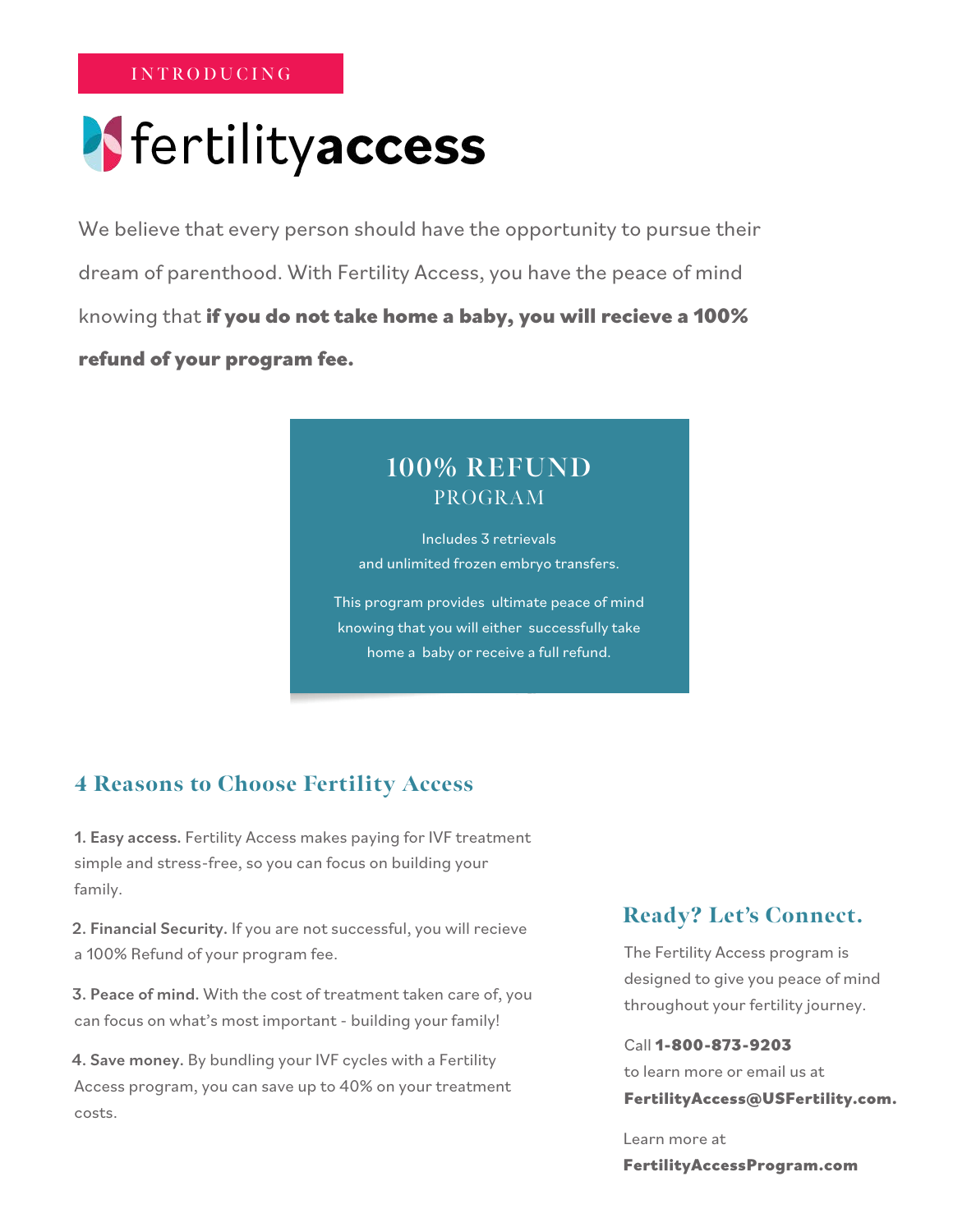# 3 Steps to Enroll in the 100% Refund Program

## **1. Speak with your Financial Counselor and a Fertility Access Patient Concierge.**

A financial counselor at your practice will review the program and costs with you. Please ask your financial counselor to submit the necessary clinical information to Fertility Access of your behalf. There is no obligation to enroll and there is no fee to find out if you qualify. Once approved, your Fertility Access Patient Concierge will contact you to explain the program details, financing options available, and send you a contract to review.

#### **2. Review your contract.**

Review the contract carefully and ask your Concierge any questions you may have. Your Concierge can answer questions on the contract details, payment options, and any other questions you may have.

## **3. Sign and submit.**

The last step is to sign and return your contract and pay the one-time, discounted program fee upfront. By paying upfront for a treatment bundle, patients save up to 40% over paying for the same treatment cycle by cycle.

**"With Fertility Access, we knew we had a financial safety net. The reassurance that provided allowed us to focus our full attention on building the family we deeply desired."**

## **Ready? Let's Connect.**

Call **1-800-873-9203** to learn more or email us at **FertilityAccess@USFertility.com**

Learn more at **FertilityAccessProgram.com**

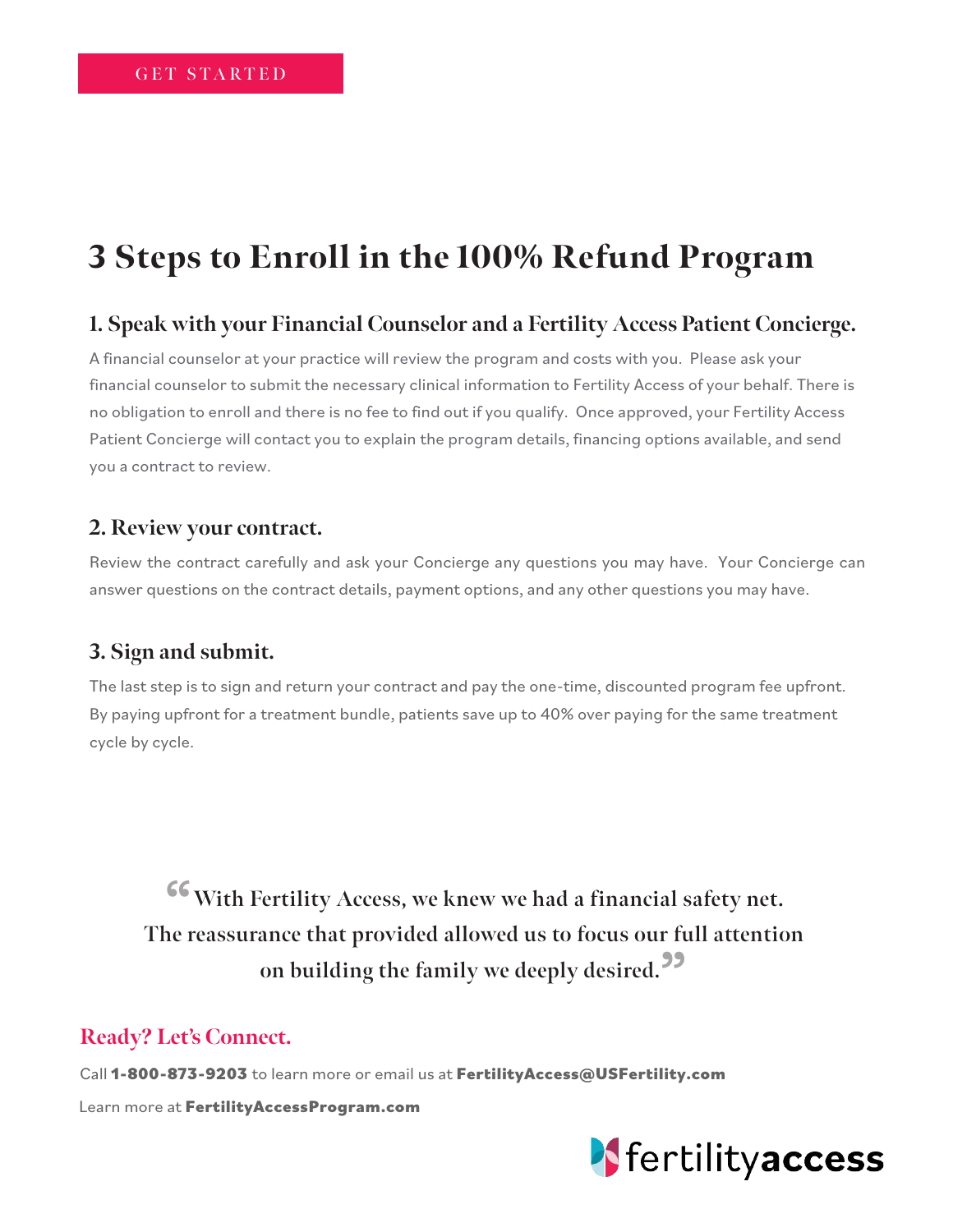#### **How can Fertility Access help me?**

The 100% Refund program offers significant savings by bundling reduced fees upfront. The program also provides peace of mind, knowing you will recieve a 100% refund in the event treatment is unsuccessful.

#### **Why should I enroll in a Fertility Access program rather than just pay for one cycle at a time?**

Unfortunately, the reality of infertility treatment is that sometimes it takes more than one treatment cycle to achieve success. In traditional pay-per-cycle plans, in order to try again, you must pay again. With Fertility Access, prepayment offers significant savings and makes it much more efficient to start a new cycle should that be necessary. All the while, your physician is working with you to make treatment adjustments to optimize your chance of success.

#### **How does Fertility Access work with my insurance benefits?**

The Fertility Access programs are particularly helpful for patients with little or no health insurance coverage for IVF treatment. We will work with you to understand how to maximize your insurance benefit and utilize the Fertility Access program.

#### **If I enroll in the 100% Refund Program, will it affect my treatment plan?**

There is absolutely no impact on the treatment plan your doctor created for you. You will receive the same care that you would if you were to pay for treatment one cycle at a time.

#### **How do I apply?**

There is nothing for you to do other than ask your Financial Counselor to apply on your behalf. Most patients have already completed all necessary tests; if not, you will be informed if any additional testing is necessary.

#### **Is there an application fee?**

There is no cost to apply and no obligation to enroll. We encourage all patients to apply.

#### **What happens after my application is submitted?**

The Fertility Access clinical team will review your application to determine your eligibility. This review typically takes 24 to 48 business hours.

#### How does Fertility Access determine eligibility?

Our goal is to help you achieve the family of your dreams with as few financial barriers as possible. The program has eligibility criteria such as age and medical history requirements, to name a few.